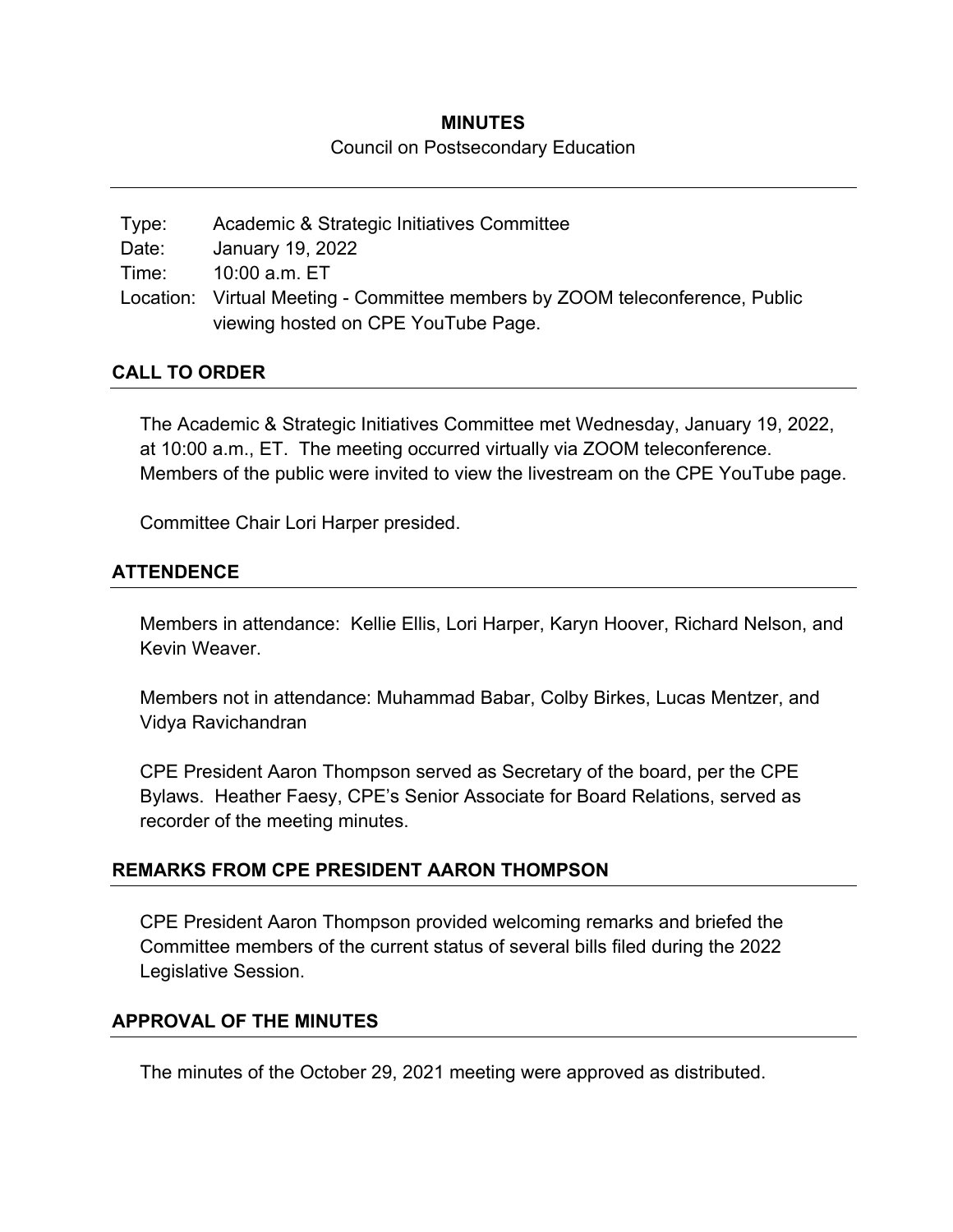# **PROPOSED NEW ACADEMIC PROGRAMS**

Dr. Melissa Bell, CPE's Vice President for Academic Affairs and Student Success presented three new academic programs for review and approval. KRS 164.020 (15) empowers the Council on Postsecondary Education to define and approve the offering of all postsecondary education technical, associate, baccalaureate, graduate, and professional degree, certificate, or diploma programs in the public postsecondary education institutions.

Council staff reviewed the proposed programs and recommended approval.

# **Northern Kentucky University**

## Cardiovascular Perfusion (M.S.) – CIP Code 51.0906

Presented by: Dr. Dale Stevenson, Dean, College of Health and Human Services

- This 77-credit hour Master of Science program relates to an allied health science field that prepares students to use heart/lung machines and other technologies to maintain the health of patients during heart surgery and other medical procedures. Graduates of this program will work with and under the direction of anesthesiologists and surgeons. Utilizing existing coursework, the program will also offer a Degree Advancement Option (DAO) that allows working perfusionists, who have completed a CAAHEP-accredited undergraduate or certificate perfusion program, the opportunity to advance their education and professional goals while working in their home communities.

MOTION: Mr. Nelson moved the Committee approve the proposed program from Northern Kentucky University, and recommend approval by the full Council at its January 28, 2022 meeting. Mr. Weaver seconded the motion.

VOTE: The motion passed.

## **University of Louisville**

## Health Teacher Education (M.S.) - CIP Code 13.1309

Presented by: Dr. Staci Saner, Director for the Health Professions Education Programs

- The 33-credit-hour graduate degree program is designed to prepare faculty and graduate students of medicine, dentistry, public health, and nursing for teaching in their respective fields. The program has three over-arching goals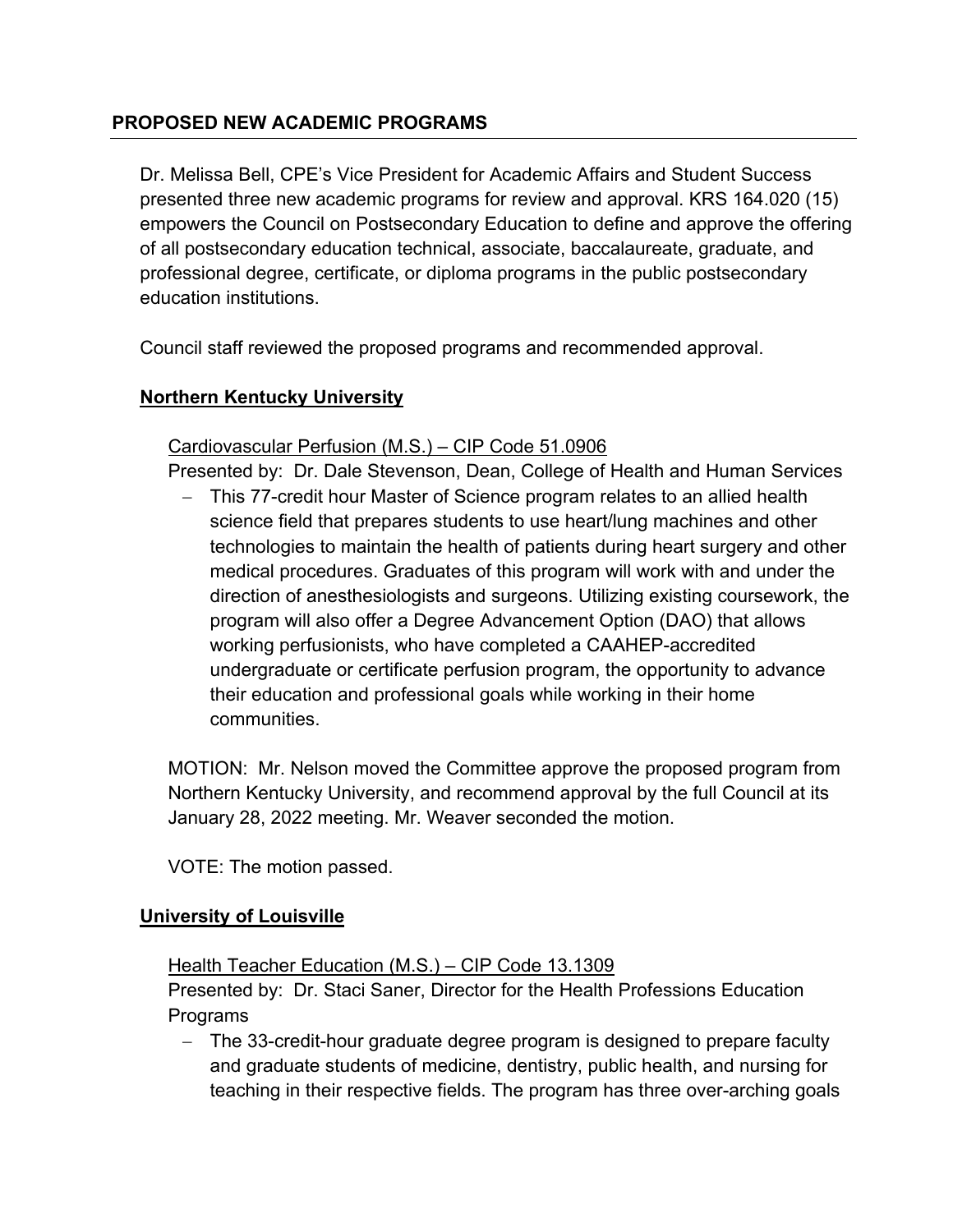or objectives: To provide educational leaders in the health professions with foundational knowledge and skills in the practice of education; to provide academic health institutions with educational leaders to serve the educational needs of faculty, students, and post-graduate trainees; and to provide the field of health professions education with scholars who can advance our understanding and practice of health professions education.

#### General Studies (B.S.) – CIP Code 24.0102

Presented by: Dr. Linda Fuselier, Associate Dean of Undergraduate Education in the College of Arts & Sciences; and Dr. Joe Grant, Program Director

- The 120-credit hour undergraduate program will be entirely online and exclusively designed for returning adult learners who have earned college credits but stopped-out. Through a combination of targeted online coursework, previously accrued undergraduate credits, and credit for prior learning; adult learners will be able to complete their bachelor's degrees. The program also aligns with the statewide postsecondary strategic agenda's focus on adult learners, as well as the mission of the College of Arts & Sciences (A&S) and the university's strategic plan to continue the commitment to adult learning and degree completion across the state.

MOTION: Mr. Weaver moved the Committee approve the proposed program from the University of Louisville and recommend approval by the full Council at its January 28, 2022 meeting. Ms. Hoover seconded the motion.

VOTE: The motion passed.

## **CULTURAL COMPETENCE CREDENTIAL CERTIFICATION REQUEST - WKU**

Dr. Dawn Offutt, CPE's Executive Director for Diversity, Equity and Inclusion, presented Western Kentucky University's request for approval of their Cultural Competency Credential Certification. Titled the *WKU Inclusive Teaching Academy* (ITA), the program is an initiative of the "One WKU" campaign and is a four-month professional development opportunity for all faculty ranks. Faculty from each of the five WKU colleges will be selected through a competitive application process each semester. Faculty meet once a week to study, reflect, discuss, and implement key principles of inclusive, equitable, and culturally responsive teaching. On average, faculty will spend 2-3 hours preparing for workshops, participating in sessions, and then implementing and reflecting on the concepts introduced in each module. It is anticipated that faculty will spend approximately 32 hours on academy-related functions over the course of the program.